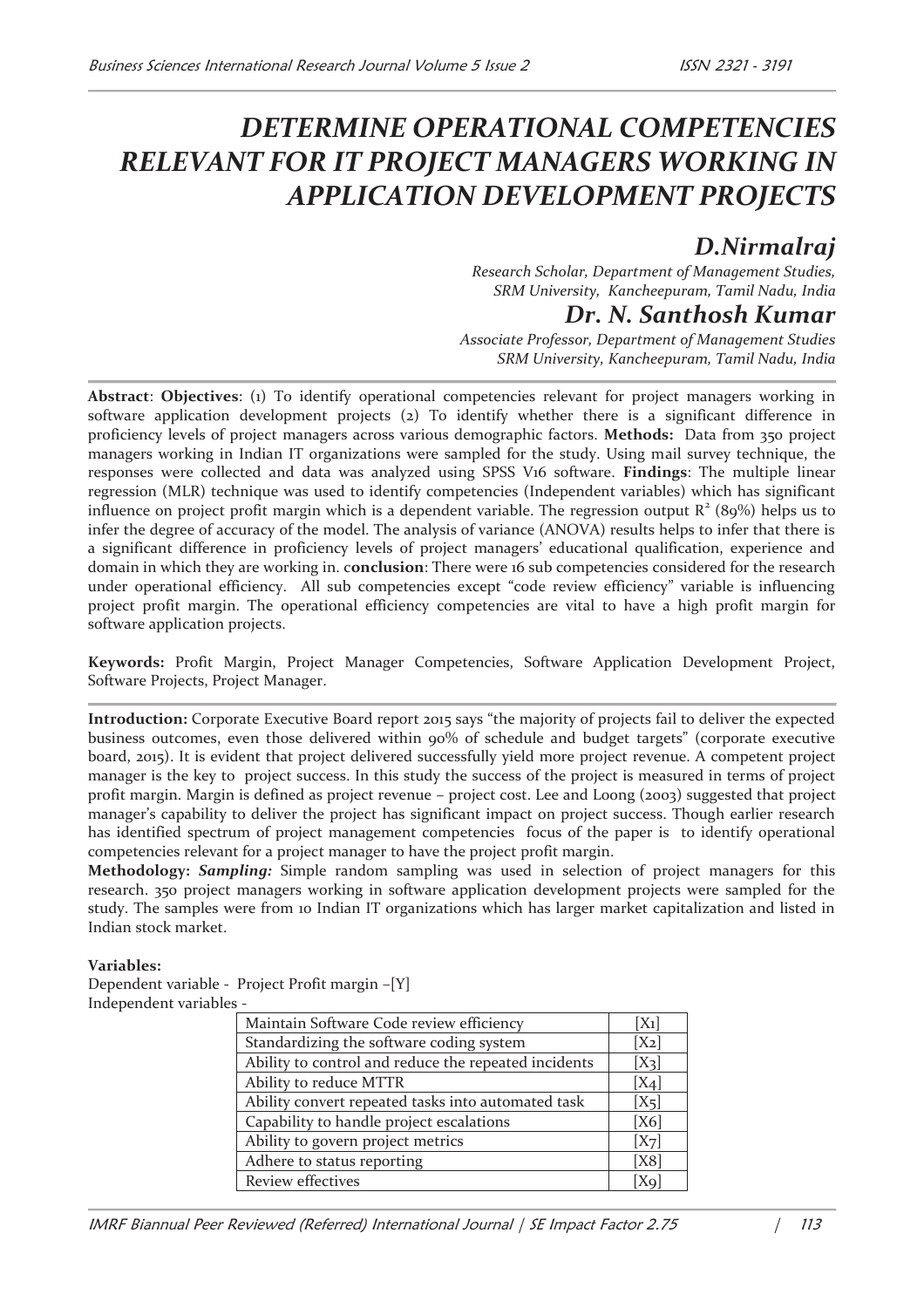| Design effectiveness                         | [X <sub>10</sub> ] |
|----------------------------------------------|--------------------|
| Re-use of codes                              | $[X_{11}]$         |
| Ability to maintain productivity improvement | $[X_{12}]$         |
| Ability to render support in critical times  | $[X_{13}]$         |
| Ability to keep track on project metrics     | $[X_{14}]$         |
| Design re-work effort                        | $[X_{15}]$         |
| Ability to overcome requirements gap         | $[X_16]$           |

**Instrument:** The survey has two sections. The first section captures details of the project, projects manager's demographics. The second section has the list of operational competencies which impacts the profit margin. 5 point Likert scale was used where in (1) strongly disagree (2) Disagree (3) Neither agree nor disagree (4) agree (5) strongly agree.

## **Discussion: Results of Multi Linear Regression Technique:**

| <b>Table 1: Model Summary</b> |        |         |         |                                                           |  |  |
|-------------------------------|--------|---------|---------|-----------------------------------------------------------|--|--|
| Model                         |        |         |         | R square   Adjusted R Square   Std. Error of the estimate |  |  |
|                               | 0.8069 | 0.89834 | 0.89812 | 4.3185                                                    |  |  |

From regression model summary it is inferred that 89 % of variation in profit margin which is the dependent variable is being explained by operational competencies considered for the study. The The degree of accuracy more than 80% conveys that the model is fit.

Linear regression coefficient is summarized in the table2

|                                | abic 2. manipic mncar negression eocumenta<br>Unstandardized |           | Standardized |        |      |
|--------------------------------|--------------------------------------------------------------|-----------|--------------|--------|------|
| Model                          | coefficients                                                 |           | coefficients | t      | Sig. |
|                                | <sub>B</sub>                                                 | Std.Error | <b>Beta</b>  |        |      |
| (Constant)                     | 1.120                                                        | 1.221     |              | 0.718  | .000 |
| Maintain Software Code         |                                                              |           |              |        |      |
| review efficiency              | 0.231                                                        | 0.0092    | 0.045        | 0.330  | .002 |
| Standardizing the software     |                                                              |           |              | 0.674  |      |
| coding system                  | 0.035                                                        | 0.055     | 0.001        |        | .078 |
| Ability to control and reduce  |                                                              |           |              | 0.086  |      |
| the repeated incidents         | 0.198                                                        | 0.070     | 0.278        |        | .000 |
| Ability to reduce MTTR         | 0.476                                                        | 0.067     | 0.498        | 0.045  | .000 |
| Ability convert repeated tasks |                                                              |           |              |        |      |
| into automated task            | 0.039                                                        | 0.029     | 0.056        | 0.149  | .000 |
| Capability to handle project   |                                                              |           |              |        |      |
| escalations                    | 0.946                                                        | 0.089     | .036         | 0.346  | .000 |
| Ability to govern project      |                                                              |           |              |        |      |
| metrics                        | 0.143                                                        | 0.384     | 0.12         | 0.049  | .000 |
| Adhere to status reporting     | 1.678                                                        | 0.541     | 0.12         | 0.156  | .000 |
| Review effectives              | 6.730                                                        | .372      | .143         | .192   | .000 |
| Design effectiveness           | 1.842                                                        | .130      | .047         | 2.225  | .000 |
| Re-use of codes                | .129                                                         | .245      | .009         | $-375$ | .008 |
| Ability to maintain            |                                                              |           |              |        |      |
| productivity improvement       | 1.991                                                        | .237      | .998         | .495   | .003 |
| Ability to render support in   |                                                              |           |              |        |      |
| critical times                 | 1.879                                                        | .711      | .084         | 4.149  | .000 |
| Ability to keep track on       |                                                              |           |              |        |      |
| project metrics                | 9.730                                                        | .372      | .243         | .172   | .000 |
| Design re-work effort          | 1.652                                                        | .140      | .047         | 2.225  | .000 |
| Ability to overcome            |                                                              |           |              |        |      |
| requirements gap               | .165                                                         | .247      | .769         | .895   | .008 |

#### **Table 2: Multiple Linear Regression Coefficients**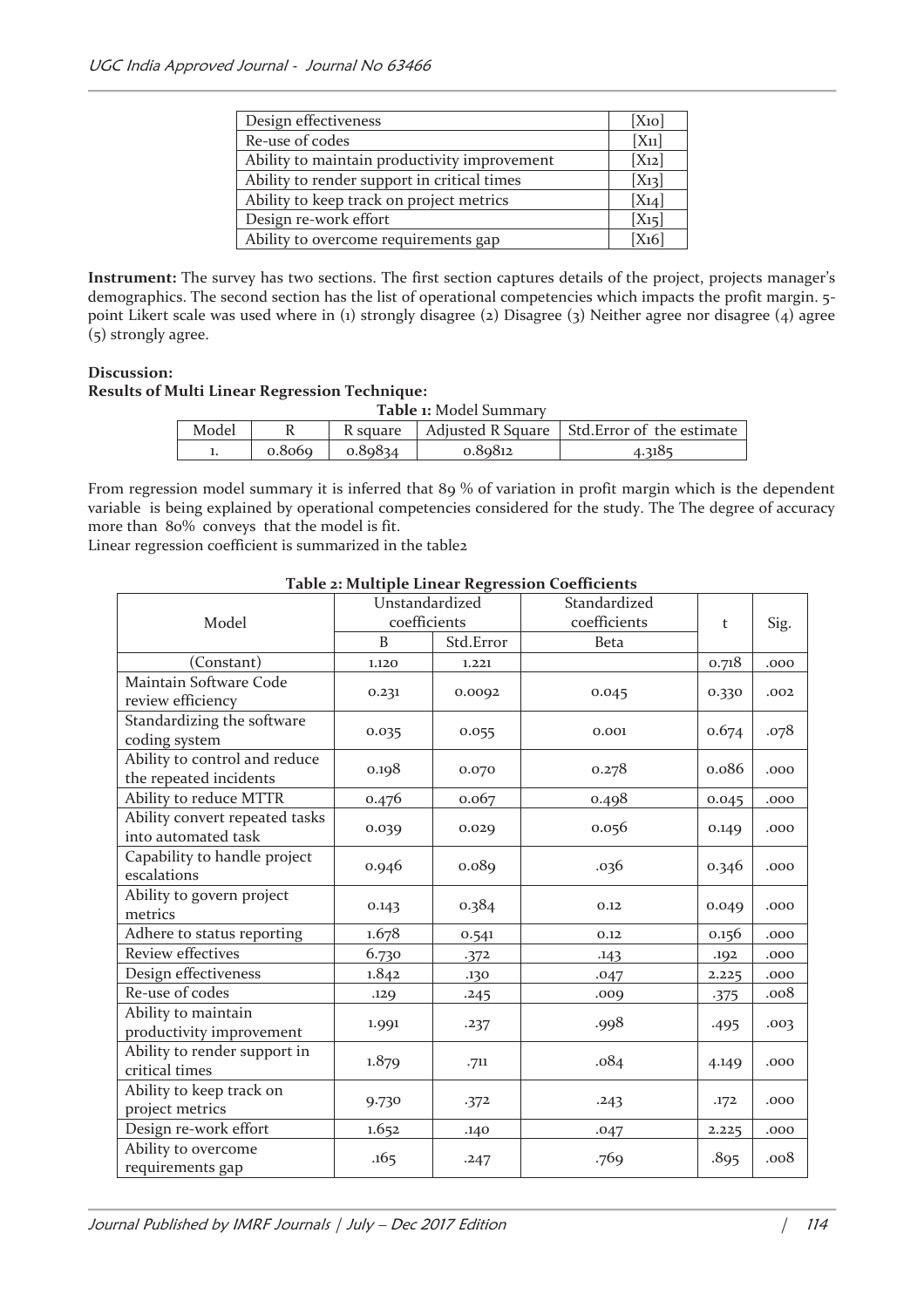The linear regression equation arrived from the below table

Project Profit margin = 1.120 - (0.231 \* Maintain Software Code review efficiency) + (0.035 \* Standardizing the software coding system) + (0.198 \* Ability to control and reduce the repeated incidents) - (0.476 \* Ability to reduce MTTR) – (0.039  $*$  Ability convert repeated tasks into automated task) - (0.946  $*$  Capability to handle project escalations) +  $(0.143^*$  Ability to govern project metrics) +  $(1.678^*$  Adhere to status reporting) +  $(6.730^*$ Review effectives)+  $(1.872^*$  Design effectiveness) +  $(0.129 *$  Re-use of codes) +  $(1.995 *$  Ability to maintain productivity improvement  $) + (1.879 *$  Ability to render support in critical times) +  $(9.730 *$  Ability to keep track on project metrics ) +  $(1.652^*$  Design re-work effort ) +  $(0.165^*$  Ability to overcome requirements gap)

#### **One Way Anova Test for Educational Qualification of Managers: Hypothesis 1:**

**H0:** There is no significant difference among operational competencies across project managers qualifications **H1:** There is a significant difference among operational competencies across project managers qualifications

|                | Sum of squares | df  | Mean square |          | Sig   |
|----------------|----------------|-----|-------------|----------|-------|
| Between groups | 0.232          |     | 0.187       | 0.813043 | 0.049 |
| With in groups | 17.052         | 347 | 0.23        |          |       |
|                | 17.282         | 349 |             |          |       |

It is observed from table 3 that the significance level is 0.049 which is below the level of significance (5%). There is statistically difference in the operational competencies among the educational qualification levels of project managers participated in the research.

## **One Way Anova Test for Experience of Managers:**

**H0:** There is no significant difference among operational competencies across project managers experience **H1:** There is a significant difference among operational competencies across project managers experience

|                | Sum of squares | df  | Mean square |          | Sig.  |
|----------------|----------------|-----|-------------|----------|-------|
| Between groups | 0.178          |     | 0.108       | 0.942857 | 0.001 |
| Within groups  | 11.234         | 347 | 0.21        |          |       |
|                | 11.412         | 349 |             |          |       |

It is observed from table4 that the significance level is 0.001 which is below the level of significance (0.05). We could infer that there is statistically difference in the operational competencies among the experience levels of project managers participated in the research.

## **Hypothesis 3:**

**H0:** There is no significant difference among operational competencies across vertical in which project managers are working in

**H1:** There is a significant difference among operational competencies across vertical in which project managers are working in.

|                | Sum of squares | df  | Mean square |      | Sig.  |
|----------------|----------------|-----|-------------|------|-------|
| Between groups | 0.111          |     | 0.199       | 1.88 | 0.002 |
| Within groups  | 13.051         | 347 | 0.11        |      |       |
|                | 13.1682        | 349 |             |      |       |

It is observed from table5 that the significance level is 0.002 which is below the level of significance  $(5\%)$ . There is statistically difference in the operational competencies among the project domain in which the project manager is working in.

**Conclusion:** Multi-linear regression technique gives the estimate of the dependent variable (Y) which is project profit margin with 15 different independent variables ( $X_2$  to  $X_1$ 5). Standardizing the software coding system[X2] ,Ability to control and reduce the repeated incidents  $[X_3]$  , Ability to reduce MTTR  $[X_4]$ ,Ability convert repeated tasks into automated task[X5], Capability to handle project escalations[X6],Ability to govern project metrics[X7],Adhere to status reporting[X8],Review effectives[X9],Design effectiveness[X10], Re